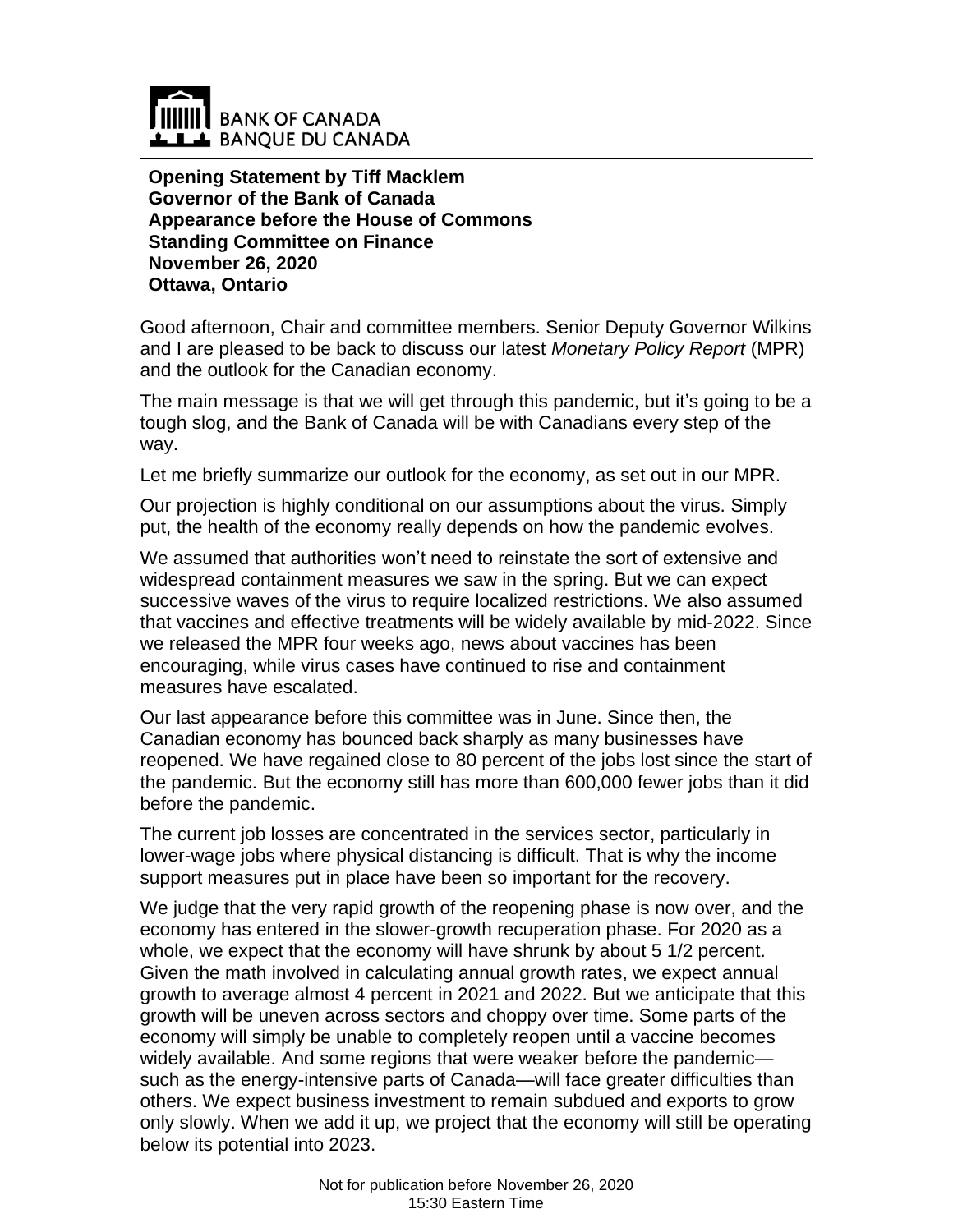Inflation is also unusually weak. The most recent CPI data has inflation at 0.7 percent in October. We expect inflation to stay below our 1 to 3 percent target range until early next year. After that, we project it will rise gradually. But with the economy continuing to operate below its potential, inflation is projected to remain less than 2 percent into 2023.

We see the risks around our projection to be roughly balanced. But it's important to remember that we are operating at the effective lower bound for our policy interest rate and inflation is well below target. So, we are particularly focused on the downside risks to our projection.

This outlook, and the historic nature of the COVID-19 shock, mean the economy will continue to need extraordinary monetary policy support as it recuperates. Let me spend a few minutes discussing our policy response.

We have lowered our policy interest rate—the target for the overnight interest rate—to 0.25 percent, which we judge to be its effective lower bound. And we have used exceptional forward guidance to indicate that we expect it will remain there for an extended period. Specifically, we have committed to keeping our policy interest rate at its effective lower bound until economic slack is absorbed so that the 2 percent inflation target is sustainably achieved. In our current outlook, this takes us into 2023.

Our forward guidance is being reinforced and supplemented by our quantitative easing (QE) program. I want to take a moment to explain how QE works and discuss the adjustments to our program that we announced last month.

Normally, when we need more monetary stimulus to achieve our inflation target, we lower the target for the overnight interest rate. That leads to lower interest rates further out on the yield curve at the maturities where households and businesses typically borrow. This makes credit less expensive and encourages spending and investment to stimulate the economy and keep inflation on target.

When our policy interest rate is at its effective lower bound, QE provides an additional way of reducing the interest rates that matter to households and businesses. By increasing the demand for government bonds, QE acts to lower their interest rates. And because households and businesses borrow at a premium to government bonds, QE lowers their cost of credit. In this way, QE is another tool that supports the spending and investment needed to help create jobs and get the economy back to capacity, so we can achieve our inflation target.

We buy these bonds on the secondary market from financial institutions. We pay for the bonds by creating settlement balances, or central bank reserves. The ability to create reserves is a very special ability that only central banks have. And that's why it's important for central banks to be independent from governments.

At the outset of the pandemic in March and April, core credit markets were freezing up as economic activity plummeted, and uncertainty soared. If core funding markets aren't working, neither is the economy, and we can't implement monetary policy. So, the Bank launched a number of programs to restore market functioning, including the Government of Canada Bond Purchase Program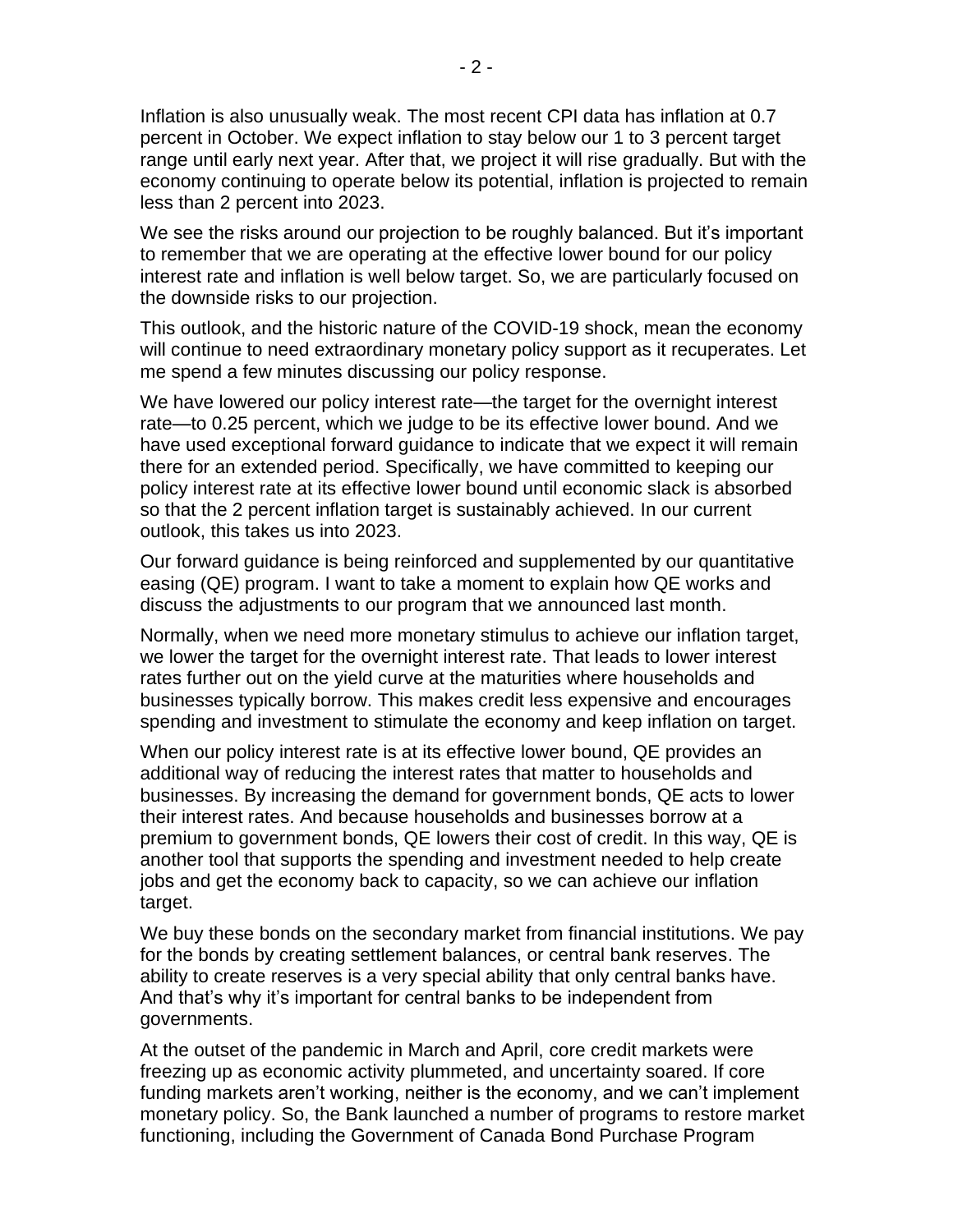(GBPP). The program was launched at a pace of \$5 billion per week. Purchases were mostly of shorter-maturity bonds where issuance was strongest.

These purchases led to a substantial increase in the size of our balance sheet. We were able to move aggressively because, before the pandemic, the Bank's balance sheet was small compared with those of other central banks. This chart from the MPR shows that the value of assets we hold relative to the size of our economy remains relatively low—even with everything we have purchased so far.



**The Bank of Canada's purchases were aggressive**

Central bank total assets as a percentage of GDP, quarterly data\*

As other central banks took similar actions, global financial conditions stabilized. This, together with our actions, restored market functioning in Canada. So, since July, we have scaled back or ended the active use of many of the programs we had set up to help markets function properly. We have stopped buying Bankers' Acceptances, Canada Mortgage Bonds and provincial money market securities, while our Corporate Bond Purchase Program has been used very infrequently since July. And we took a series of steps to reduce our purchases of Government of Canada Treasury Bills in the primary market. At the peak, we were buying as much as 40 percent at each Treasury Bill auction. Effective November 24, we will buy in a range of zero to 10 percent. The focus of our bond purchases has shifted squarely to providing the monetary stimulus required to support the recovery and get inflation back to its target. As you see in the second chart, our balance sheet has been relatively stable since July.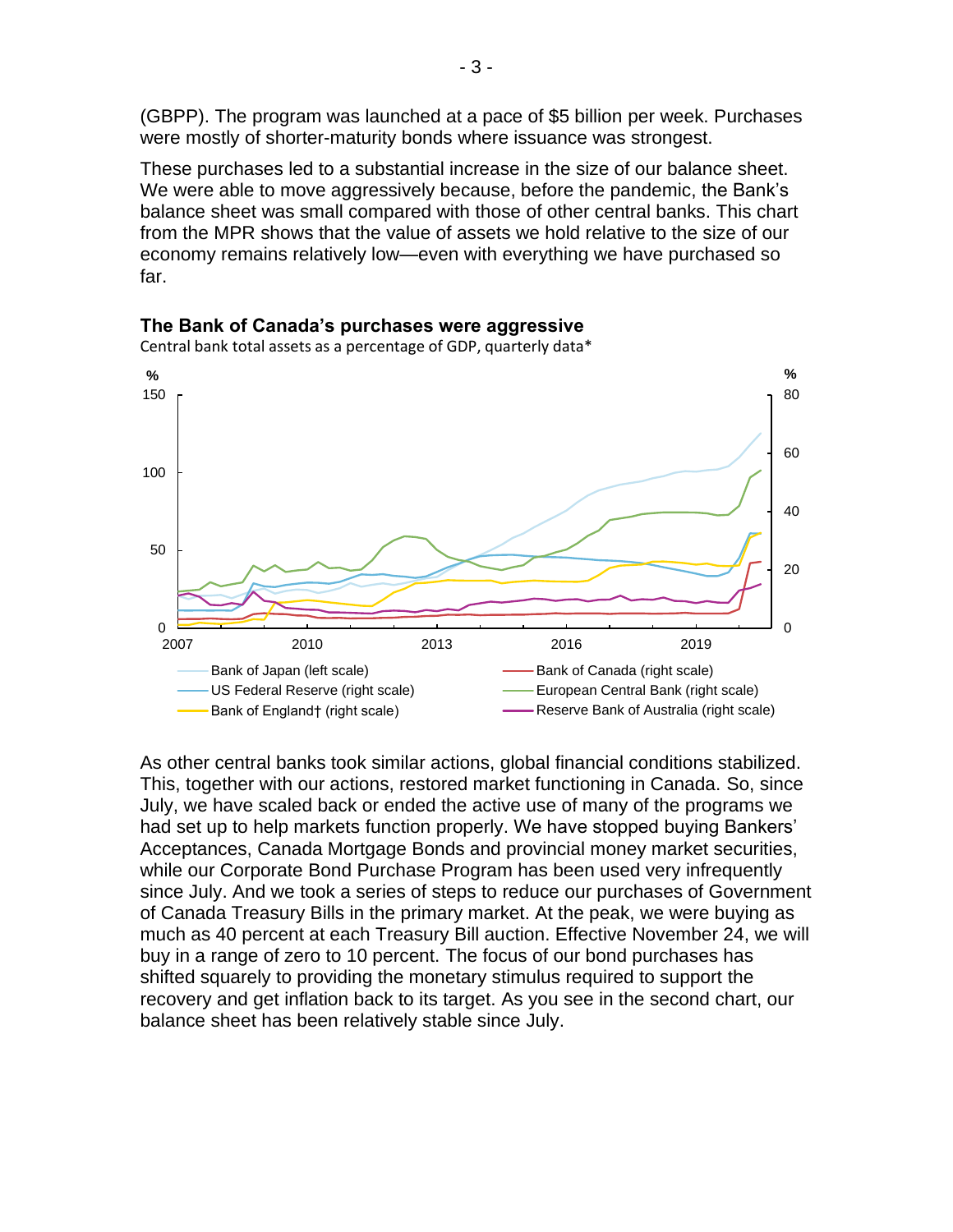

## **The Bank of Canada's balance sheet size has stabilized**

Bank of Canada total assets, weekly data

This brings me to our latest policy announcement. Markets continue to function well. We are providing exceptional forward guidance, reinforced and supplemented by our bond purchases. Our guidance has anchored interest rates at the short end of the yield curve. That means we no longer need to buy as many short-term government bonds as we did at the start of the pandemic.

So, we recalibrated our QE program. To increase the efficiency of our purchases, we are buying fewer bonds at shorter maturities and more at longer maturities. This shift is increasing the stimulative impact of our QE program per dollar purchased, allowing us to reduce our total minimum weekly purchases to \$4 billion, while still providing at least as much monetary stimulus.

Here's how that's possible: Fixed-rate household and corporate borrowing tends to be most closely linked to 3- to 15-year Government of Canada bond yields, with some corporations also issuing at longer maturities. By concentrating purchases at these maturities, we can have a bigger impact on the interest rates that are most important to households and businesses.

Our QE program will continue until the recovery is well underway.

I hope this provides a good explanation of the Bank's outlook and policy response. We work for Canadians, and it is essential that we are accountable to them. Our appearances before parliamentarians are an important part of that accountability. But beyond this, monetary policy works better when it is well understood. The pandemic and the extraordinary actions we are taking in response only make it more important that we speak clearly, and listen attentively, to Canadians.

We want to be very clear—Canadians can be confident that borrowing costs are going to remain very low for a long time. In this way, our forward guidance combined with our QE program reduce one source of uncertainty. And these